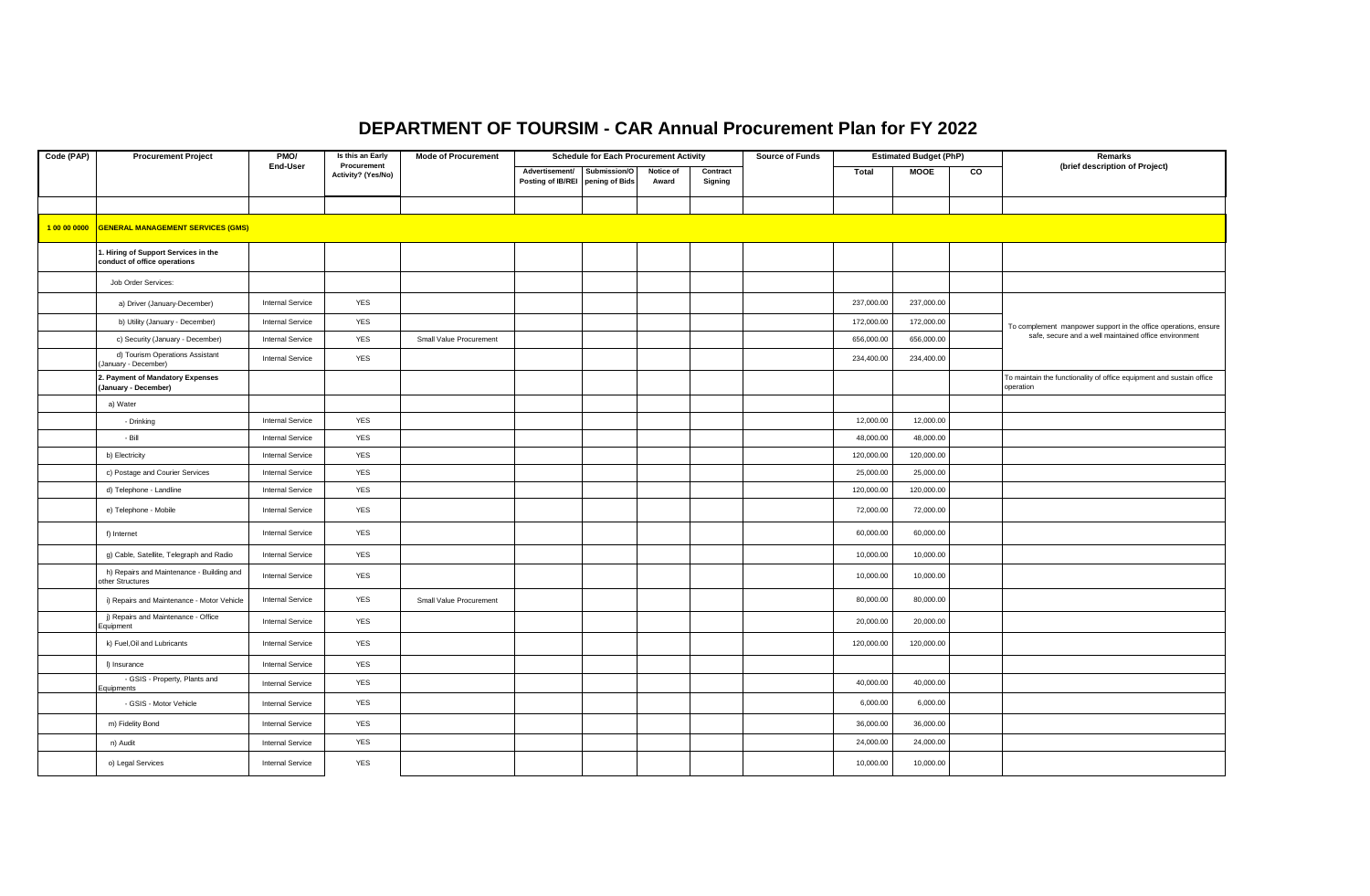| Code (PAP)   | <b>Procurement Project</b>                                                                                            | PMO/                    | Is this an Early                  | <b>Mode of Procurement</b> | <b>Schedule for Each Procurement Activity</b> |              |           |          | <b>Source of Funds</b> | <b>Estimated Budget (PhP)</b> |             |           | Remarks                                                                                                                                                                                                       |
|--------------|-----------------------------------------------------------------------------------------------------------------------|-------------------------|-----------------------------------|----------------------------|-----------------------------------------------|--------------|-----------|----------|------------------------|-------------------------------|-------------|-----------|---------------------------------------------------------------------------------------------------------------------------------------------------------------------------------------------------------------|
|              |                                                                                                                       | End-User                | Procurement<br>Activity? (Yes/No) |                            | Advertisement/                                | Submission/O | Notice of | Contract |                        | Total                         | <b>MOOE</b> | <b>CO</b> | (brief description of Project)                                                                                                                                                                                |
|              |                                                                                                                       |                         |                                   |                            | Posting of IB/REI pening of Bids              |              | Award     | Signing  |                        |                               |             |           |                                                                                                                                                                                                               |
|              | p) Renewal of Licenses                                                                                                | <b>Internal Service</b> | YES                               |                            |                                               |              |           |          |                        | 3,000.00                      | 3,000.00    |           |                                                                                                                                                                                                               |
|              | q) Advertising Expenses                                                                                               | Internal Service        | YES                               |                            |                                               |              |           |          |                        | 10,000.00                     | 10,000.00   |           |                                                                                                                                                                                                               |
|              | r) Rent - Building and Structures                                                                                     | Internal Service        | <b>YES</b>                        |                            |                                               |              |           |          |                        | 10,000.00                     | 10,000.00   |           |                                                                                                                                                                                                               |
|              | s) Rent - Motor vehicle                                                                                               | <b>Internal Service</b> | YES                               |                            |                                               |              |           |          |                        | 40,000.00                     | 40,000.00   |           |                                                                                                                                                                                                               |
|              | t) Rent - Equipment                                                                                                   | Internal Service        | YES                               |                            |                                               |              |           |          |                        | 30,000.00                     | 30,000.00   |           |                                                                                                                                                                                                               |
|              | u) Subscription                                                                                                       | Internal Service        | YES                               |                            |                                               |              |           |          |                        | 12,000.00                     | 12,000.00   |           |                                                                                                                                                                                                               |
|              | v) Supplies                                                                                                           |                         |                                   |                            |                                               |              |           |          |                        |                               |             |           |                                                                                                                                                                                                               |
|              | - Office Supplies                                                                                                     | <b>Internal Service</b> | YES                               | Shopping                   |                                               |              |           |          |                        | 400,000.00                    | 400,000.00  |           |                                                                                                                                                                                                               |
|              | - ICT Supplies                                                                                                        | Internal Service        | <b>YES</b>                        | Shopping                   |                                               |              |           |          |                        | 100,000.00                    | 100,000.00  |           |                                                                                                                                                                                                               |
|              | - Utility                                                                                                             | <b>Internal Service</b> | <b>YES</b>                        | Shopping                   |                                               |              |           |          |                        | 164,000.00                    | 164,000.00  |           |                                                                                                                                                                                                               |
|              | w) Semi-Expandable ICT Equipment                                                                                      | Internal Service        | <b>YES</b>                        | Shopping                   |                                               |              |           |          |                        | 60,000.00                     | 60,000.00   |           |                                                                                                                                                                                                               |
|              | x) Semi-Expandable Furniture & Fixtures                                                                               | <b>Internal Service</b> | <b>YES</b>                        | Shopping                   |                                               |              |           |          |                        | 60,000.00                     | 60,000.00   |           |                                                                                                                                                                                                               |
|              | y) Semi-Expandable Office Equipment                                                                                   | Internal Service        | <b>YES</b>                        | Shopping                   |                                               |              |           |          |                        | 60,000.00                     | 60,000.00   |           |                                                                                                                                                                                                               |
|              | 3. Conduct of Personnel Enhancement                                                                                   |                         |                                   |                            |                                               |              |           |          |                        |                               |             |           |                                                                                                                                                                                                               |
|              | - Employee Trainings                                                                                                  | Internal Service        | <b>YES</b>                        |                            |                                               |              |           |          |                        | 80,000.00                     | 80,000.00   |           | To increase performnace and productivity of the DOT-CAR<br>employees                                                                                                                                          |
|              | 4. Support Activities and Regional<br><b>Director's Engegements</b>                                                   |                         |                                   |                            |                                               |              |           |          |                        |                               |             |           |                                                                                                                                                                                                               |
|              | a) Meetings                                                                                                           | <b>Internal Service</b> | YES                               |                            |                                               |              |           |          |                        | 280,000.00                    | 280,000.00  |           | To maintain good relationship and build stronger coordination of the                                                                                                                                          |
|              | b) Extraordinary and Miscellaneous<br>Expenses                                                                        | Internal Service        | <b>YES</b>                        |                            |                                               |              |           |          |                        | 135,600.00                    | 135,600.00  |           | regional office with other offices and stakeholders.                                                                                                                                                          |
| 3 02 00 0000 | STANDARD, DEVELOPMENT, REGULATIONS, ACCREDITATION, MONITORING AND EVALUATION (SDRAME)                                 |                         |                                   |                            |                                               |              |           |          |                        |                               |             |           |                                                                                                                                                                                                               |
|              | A. Conduct of monitoring and inspection of<br>tourism accommodation establishments<br>and tourism related enterprises |                         |                                   |                            |                                               |              |           |          |                        |                               |             |           |                                                                                                                                                                                                               |
|              | 1. Inventory, Inspection and Monitoring                                                                               | SDRAME                  | <b>YES</b>                        |                            |                                               |              |           |          |                        | 299,895.36                    | 299,895.36  |           | To maintain international standards of excellence in all tourism<br>facilities and services, and to promote the country as a safe and<br>wholesome tourist destination; To establish data on tourism entities |
|              | 2. Help Desk for One Stop Online<br>Accreditation                                                                     | SDRAME                  | YES                               |                            |                                               |              |           |          |                        |                               |             |           | To provide venue and access for online accreditation in the provinces<br>and improve effeciency of accreditation application                                                                                  |
|              | - 3rd & 4th week of March                                                                                             |                         |                                   |                            |                                               |              |           |          |                        | 50,000.00                     | 50,000.00   |           |                                                                                                                                                                                                               |
|              | - 1st & 3rd week of April                                                                                             |                         |                                   |                            |                                               |              |           |          |                        | 50,000.00                     | 50,000.00   |           |                                                                                                                                                                                                               |
|              | - 2nd & 4th week of May                                                                                               |                         |                                   |                            |                                               |              |           |          |                        | 50,000.00                     | 50,000.00   |           |                                                                                                                                                                                                               |
|              | - 2nd & 4th week of October                                                                                           |                         |                                   |                            |                                               |              |           |          |                        | 50,000.00                     | 50,000.00   |           |                                                                                                                                                                                                               |
|              | 3 Provincial Sortie                                                                                                   |                         |                                   |                            |                                               |              |           |          |                        |                               |             |           | To sustain the awareness and interest of tourism establishments on<br>accreditation standards and incentives                                                                                                  |
|              | i. Mt. Province (March - 3rd week)                                                                                    | SDRAME                  | YES                               |                            |                                               |              |           |          |                        | 70,000.00                     | 70,000.00   |           |                                                                                                                                                                                                               |
|              | ii. Ifugao (April - 1st week)                                                                                         | SDRAME                  | <b>YES</b>                        |                            |                                               |              |           |          |                        | 70,000.00                     | 70,000.00   |           |                                                                                                                                                                                                               |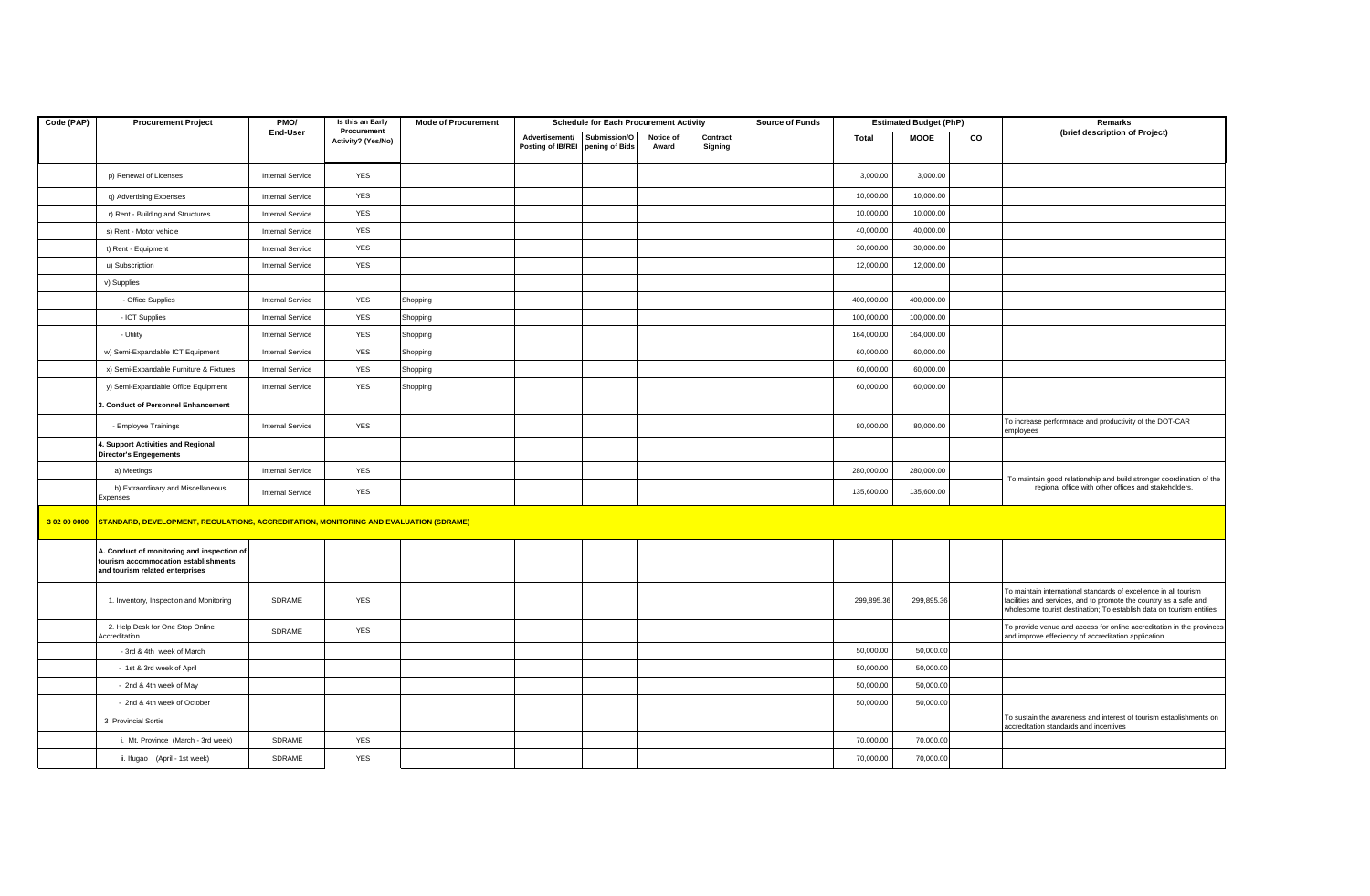| Code (PAP)   | <b>Procurement Project</b>                                                                                                                                                    | PMO/     | Is this an Early                  | <b>Mode of Procurement</b> | <b>Schedule for Each Procurement Activity</b> |                                |                    | <b>Source of Funds</b> |  | <b>Estimated Budget (PhP)</b> |             | Remarks |                                                                                                                                                                                                                                                   |
|--------------|-------------------------------------------------------------------------------------------------------------------------------------------------------------------------------|----------|-----------------------------------|----------------------------|-----------------------------------------------|--------------------------------|--------------------|------------------------|--|-------------------------------|-------------|---------|---------------------------------------------------------------------------------------------------------------------------------------------------------------------------------------------------------------------------------------------------|
|              |                                                                                                                                                                               | End-User | Procurement<br>Activity? (Yes/No) |                            | Advertisement/<br>Posting of IB/REI           | Submission/O<br>pening of Bids | Notice of<br>Award | Contract<br>Signing    |  | Total                         | <b>MOOE</b> | CO      | (brief description of Project)                                                                                                                                                                                                                    |
|              | iii. Kalinga (May - 2nd week)                                                                                                                                                 | SDRAME   | <b>YES</b>                        |                            |                                               |                                |                    |                        |  | 70,000.00                     | 70,000.00   |         |                                                                                                                                                                                                                                                   |
|              | iv. Benguet (October-2nd week)                                                                                                                                                | SDRAME   | <b>YES</b>                        |                            |                                               |                                |                    |                        |  | 65,000.00                     | 65,000.00   |         |                                                                                                                                                                                                                                                   |
|              | 4. Job Order Fee (CGA)                                                                                                                                                        | SDRAME   | <b>YES</b>                        |                            |                                               |                                |                    |                        |  | 234,104.64                    | 234,104.64  |         | To increase manpower support in the operation                                                                                                                                                                                                     |
|              | - January - December                                                                                                                                                          |          |                                   |                            |                                               |                                |                    |                        |  |                               |             |         |                                                                                                                                                                                                                                                   |
|              | 50202010 00 INDUSTRY TRAINING                                                                                                                                                 |          |                                   |                            |                                               |                                |                    |                        |  |                               |             |         |                                                                                                                                                                                                                                                   |
|              | I. Conduct of Inclusive Tourism Industry<br><b>Trainings</b>                                                                                                                  |          |                                   |                            |                                               |                                |                    |                        |  |                               |             |         |                                                                                                                                                                                                                                                   |
|              | A. Tourism Industry Skills Program                                                                                                                                            |          |                                   |                            |                                               |                                |                    |                        |  |                               |             |         |                                                                                                                                                                                                                                                   |
|              | a. 1 Community Kulinarya for New<br>Destinations (January)                                                                                                                    | IT       | <b>YES</b>                        | Lease of Venue             |                                               |                                |                    |                        |  | 200.000.00                    | 200.000.00  |         | To enhance the skills of communities engaged in community based<br>tourism and to improve food service and quality.                                                                                                                               |
|              | a. 2 Digital Marketing Workshop<br>January)                                                                                                                                   | IT       | YES                               | Lease of Venue             |                                               |                                |                    |                        |  | 150,000.00                    | 150,000.00  |         | To enhance and educate the tourism stakeholders of the updated<br>digital marketing platforms.                                                                                                                                                    |
|              | a.3 Fun Farm Tourism with Kulinarya<br>Seminar and Workshop -Part 2 (February)                                                                                                | IT       | <b>YES</b>                        | Lease of Venue             |                                               |                                |                    |                        |  | 450,000.00                    | 450,000.00  |         | To familiarize tourism stakeholders on the potential list of farm<br>tourism or agri-tourism as a tourism activity or product and to assist<br>agr-tourism farm sites in providing tourism related trainings<br>necessary for their farm workers. |
|              | a. 4 Cultural Appreciation Seminar -<br>Pasil, Kalinga (February)                                                                                                             | IT       | <b>YES</b>                        | Lease of Venue             |                                               |                                |                    |                        |  | 150,000.00                    | 150,000.00  |         | To further educate tourism stakeholders and have an appreciation for<br>local culture, culture resources and attractions                                                                                                                          |
|              | a. 5 Social Media Marketing Seminar and<br>Vorkshop (February)                                                                                                                | IT       | YES                               | Lease of Venue             |                                               |                                |                    |                        |  | 150,000.00                    | 150,000.00  |         | To enhance and educate the tourism stakeholders of the updated<br>digital marketing platforms.                                                                                                                                                    |
|              | a.6 Advanced Interior Design - Baguio<br>City (March)                                                                                                                         | IT       | <b>YES</b>                        | Lease of Venue             |                                               |                                |                    |                        |  | 150,000.00                    | 150,000.00  |         | To further enhance and educated tourism stakeholders for<br>beautification of properties.                                                                                                                                                         |
|              | a. 7 Advanced Interior Design - Abra<br>March)                                                                                                                                | IT       | YES                               | Lease of Venue             |                                               |                                |                    |                        |  | 150,000.00                    | 150,000.00  |         | To further enhance and educate tourism stakeholders for<br>beautification of properties.                                                                                                                                                          |
|              | a.8 Filipino Brand of service - Mountain<br>rovince and Ifugao (April)                                                                                                        | IT       | <b>YES</b>                        | Lease of Venue             |                                               |                                |                    |                        |  | 150,000.00                    | 150,000.00  |         | To demonstrate and understanding of the importance of excellent<br>customer service skills.                                                                                                                                                       |
|              | a.9 Creative Economy for Sustainable<br>Development (November)<br>Promoting Cultural and Creative Industry<br>E-space Creative Marketing<br>Creative Marketing and Innovation | IT       | <b>YES</b>                        | Lease of Venue             |                                               |                                |                    |                        |  | 297,000.00                    | 297,000.00  |         | To advance the creative economy and creative industries.                                                                                                                                                                                          |
|              | a.10 Tourism Awareness and Capability<br>Building Seminar for LGUs (June)                                                                                                     | IT       | YES                               | Lease of Venue             |                                               |                                |                    |                        |  | 250,000.00                    | 250,000.00  |         | To promote tourism awareness among tourism officers and planners<br>and equip them with knowledge relating to tourism planning,<br>promotions, standards, regulations, etc.                                                                       |
|              | a.11 Philippine Tour Guide Qualification<br>Examination Orientation                                                                                                           | IT       | <b>YES</b>                        |                            |                                               |                                |                    |                        |  | 50,000.00                     | 50,000.00   |         | To orient the tour guides on the new standards of accreditation of<br>tour guides.                                                                                                                                                                |
|              |                                                                                                                                                                               |          |                                   |                            |                                               |                                |                    |                        |  | $\sim$                        |             |         |                                                                                                                                                                                                                                                   |
| 3 01 00 0000 | <b>TOURISM DEVELOPMENT PLANNING</b>                                                                                                                                           |          |                                   |                            |                                               |                                |                    |                        |  |                               |             |         |                                                                                                                                                                                                                                                   |
|              | Conduct of workshops and site inspections<br>and validation in preparation to formulation<br>of Local Tourism Development Plan                                                |          |                                   |                            |                                               |                                |                    |                        |  | $\overline{\phantom{a}}$      |             |         |                                                                                                                                                                                                                                                   |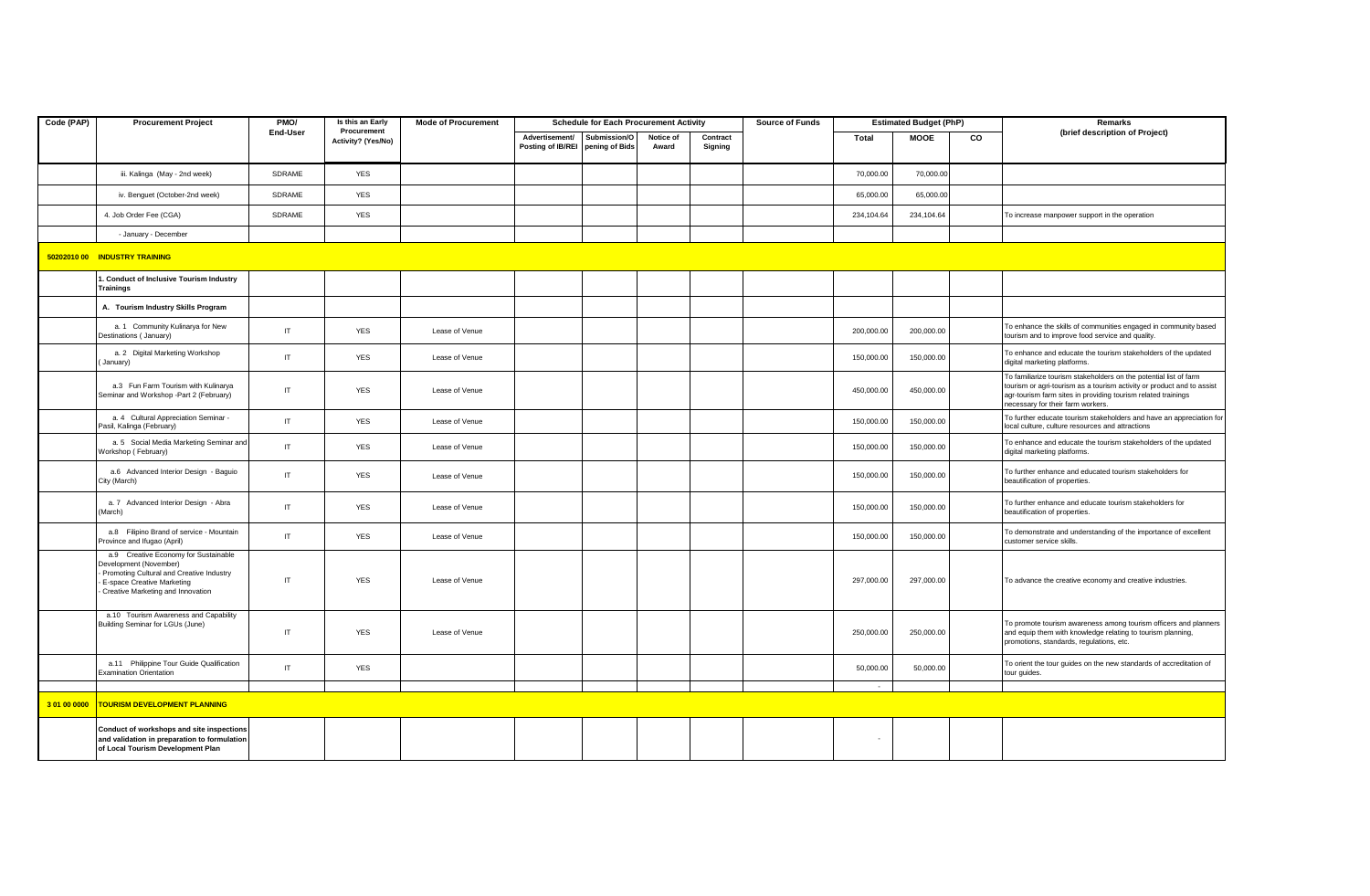| Code (PAP) | <b>Procurement Project</b>                                                                           | PMO/     | Is this an Early                  | <b>Mode of Procurement</b> | <b>Schedule for Each Procurement Activity</b> |                                |                    |                     | <b>Source of Funds</b> |            | <b>Estimated Budget (PhP)</b> |    | Remarks                                                                                                                                                                           |  |
|------------|------------------------------------------------------------------------------------------------------|----------|-----------------------------------|----------------------------|-----------------------------------------------|--------------------------------|--------------------|---------------------|------------------------|------------|-------------------------------|----|-----------------------------------------------------------------------------------------------------------------------------------------------------------------------------------|--|
|            |                                                                                                      | End-User | Procurement<br>Activity? (Yes/No) |                            | Advertisement/<br>Posting of IB/REI           | Submission/O<br>pening of Bids | Notice of<br>Award | Contract<br>Signing |                        | Total      | <b>MOOE</b>                   | CO | (brief description of Project)                                                                                                                                                    |  |
|            | 1. TOURISM PLANNING and<br><b>DEVELOPMENT</b>                                                        |          |                                   |                            |                                               |                                |                    |                     |                        |            |                               |    |                                                                                                                                                                                   |  |
|            | A. Tourism Development Planning                                                                      |          |                                   |                            |                                               |                                |                    |                     |                        |            |                               |    |                                                                                                                                                                                   |  |
|            | i. Tourism Planing Guidebook<br>Orientation for LGUs (2nd week of August)                            | Planning | <b>YES</b>                        | <b>Consulting Services</b> |                                               |                                |                    |                     |                        | 150,000.00 | 150,000.00                    |    | To provide technical assistance to tourism stakeholders and ensure<br>harmonization in terms of management planning tourism<br>development that is anchored on the national plan. |  |
|            | ii. Regional Tourism Disaster<br>Contingency Response System Orientation<br>(1st week of July)       | Planning | <b>YES</b>                        | <b>Consulting Services</b> |                                               |                                |                    |                     |                        | 150,000.00 | 150,000.00                    |    | To formulate a Framework on disaster response and protocol system<br>for tourism.                                                                                                 |  |
|            | ii. Plan, Monitoring and Evaluation                                                                  | Planning | <b>YES</b>                        | <b>Consulting Services</b> |                                               |                                |                    |                     |                        | 150,000.00 | 150,000.00                    |    | To assess the LGU tourism development plan implementation and<br>performance for updating.                                                                                        |  |
|            | <b>B. Sustainable Tourism Development</b><br>Advocacy                                                |          |                                   |                            |                                               |                                |                    |                     |                        |            |                               |    |                                                                                                                                                                                   |  |
|            | i. SMART Destination Management<br>Program - LGUs, Stakeholders (March) -<br>Webinar                 | Planning | <b>YES</b>                        |                            |                                               |                                |                    |                     |                        | 50,000.00  | 50,000.00                     |    | To orient destinations in terms of digital innovations and<br>transformation that are vital in the destination's accessibility and<br>presence to the market.                     |  |
|            | ii. Sustainable Tourism development<br>Support and Capacity Building for LGUs (4th<br>week of April) | Planning | <b>YES</b>                        |                            |                                               |                                |                    |                     |                        | 180,000.00 | 180,000.00                    |    | To provide technical support to the LGUs in terms of site / destination<br>development.                                                                                           |  |
|            | C. Convergence Project                                                                               |          |                                   |                            |                                               |                                |                    |                     |                        |            |                               |    |                                                                                                                                                                                   |  |
|            | i. DOT-DPWH Orientation<br>Convergence Project Monitoring                                            | Planning | <b>YES</b>                        |                            |                                               |                                |                    |                     |                        | 100,000.00 | 100,000.00                    |    | To monitor the implementation of ongoing and completed projects.                                                                                                                  |  |
|            | D. Tourism Statistics Data Base<br>Improvement                                                       |          |                                   |                            |                                               |                                |                    |                     |                        |            |                               |    |                                                                                                                                                                                   |  |
|            | i. Mentoring and Coaching of Tourism<br>Officers (quarterly)                                         | Planning | <b>YES</b>                        | Lease of Venue             |                                               |                                |                    |                     |                        | 200.000.00 | 200,000.00                    |    | Quarterly meeting/ interaction with Tourism Officers for real time<br>updating on status of tourism in the provinces (virtual, hybrid or<br>physical) and data validation.        |  |
|            | ii. Statistics Training (Basic<br>Tourism Statistics Training) - September                           | Planning | <b>YES</b>                        | Lease of Venue             |                                               |                                |                    |                     |                        | 150,000.00 | 150,000.00                    |    | To capacitate Tourism Officers on the standard recording and<br>reporting of data and generating reprt thereof.                                                                   |  |
|            |                                                                                                      |          |                                   |                            |                                               |                                |                    |                     |                        |            |                               |    |                                                                                                                                                                                   |  |
|            | <b>E. Rapid Assessment</b>                                                                           |          |                                   |                            |                                               |                                |                    |                     |                        |            |                               |    |                                                                                                                                                                                   |  |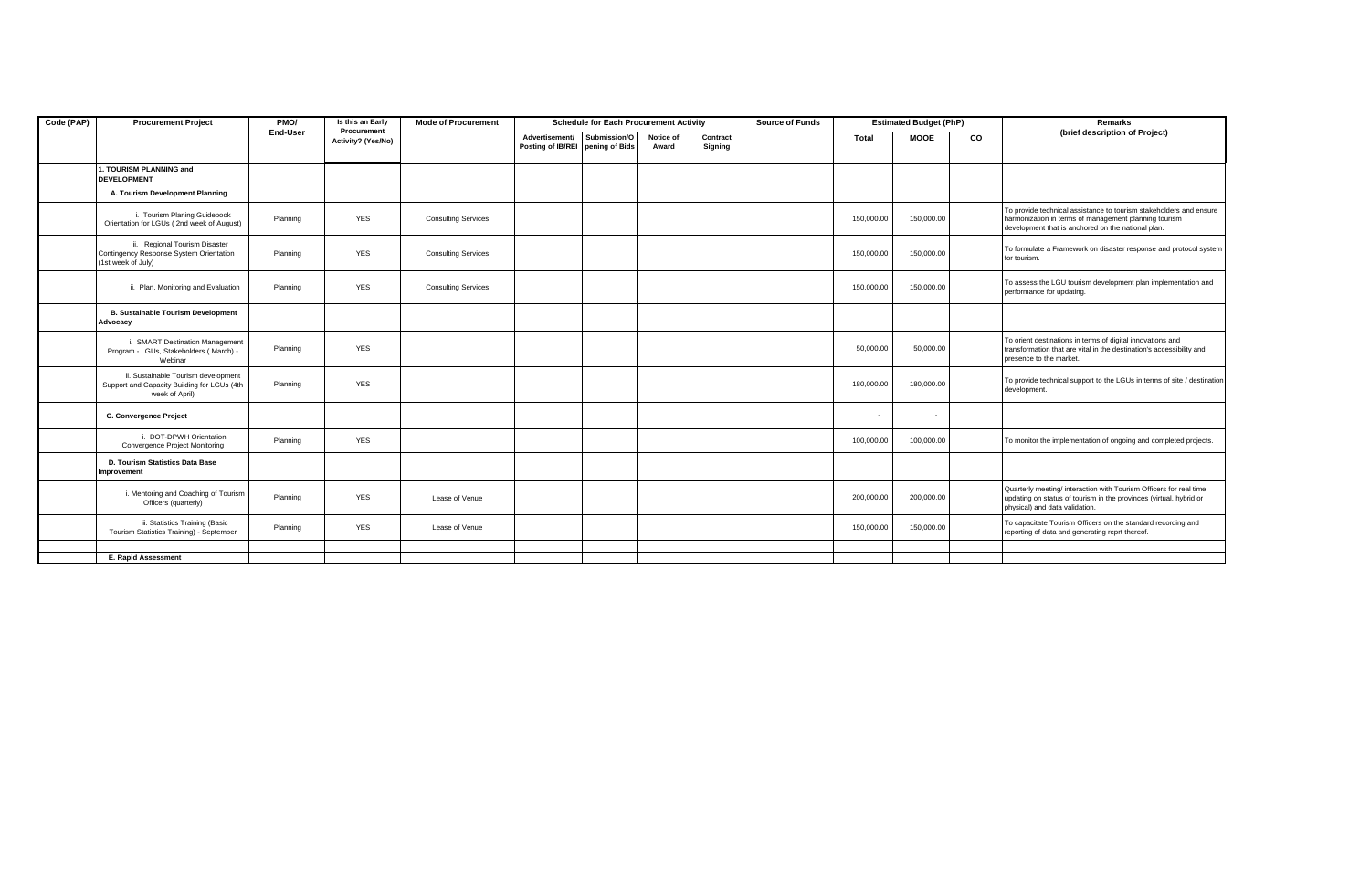| Code (PAP)   | <b>Procurement Project</b>                                                                                           | PMO/     | Is this an Early<br>Procurement | <b>Mode of Procurement</b> |                                     | <b>Schedule for Each Procurement Activity</b> |                    |                     | <b>Source of Funds</b> |              | <b>Estimated Budget (PhP)</b> |    | <b>Remarks</b>                                                                                                                                                                                                    |  |
|--------------|----------------------------------------------------------------------------------------------------------------------|----------|---------------------------------|----------------------------|-------------------------------------|-----------------------------------------------|--------------------|---------------------|------------------------|--------------|-------------------------------|----|-------------------------------------------------------------------------------------------------------------------------------------------------------------------------------------------------------------------|--|
|              |                                                                                                                      | End-User | Activity? (Yes/No)              |                            | Advertisement/<br>Posting of IB/REI | Submission/O<br>pening of Bids                | Notice of<br>Award | Contract<br>Signing |                        | Total        | <b>MOOE</b>                   | CO | (brief description of Project)                                                                                                                                                                                    |  |
|              | i. Rapid assessment of Ready and<br>Emerging Tourism Atractions / Destinations in<br>the New Normal (January - June) | Planning | <b>YES</b>                      |                            |                                     |                                               |                    |                     |                        | 110,000.00   | 110,000.00                    |    | To assess tourism site through the establishment of detailed<br>information on current status for use in planning and prioritization.                                                                             |  |
|              | F. We Initiate Network (WIN)                                                                                         |          |                                 |                            |                                     |                                               |                    |                     |                        |              |                               |    |                                                                                                                                                                                                                   |  |
|              | i. Collaboration and partnerships<br>established in the implementation of tourism<br>development strategies          | Planning | <b>YES</b>                      |                            |                                     |                                               |                    |                     |                        | 70,000.00    | 70,000.00                     |    | To forge partnership with stakeholders and support groups in the<br>implementation of tourism development activities.                                                                                             |  |
|              | G. Destination Management - GAD- 3rd<br>week of April                                                                | Planning | <b>YES</b>                      |                            |                                     |                                               |                    |                     |                        | 345,000.00   | 345,000.00                    |    | To extend learning experiences in better understanding of the<br>application of Gender Analysis and GAD Plan and Budgeting to all<br>regional offices programs, projects and activities.                          |  |
|              |                                                                                                                      |          |                                 |                            |                                     |                                               |                    |                     |                        |              |                               |    |                                                                                                                                                                                                                   |  |
| 3 01 00 0000 | <b>MARKET AND PRODUCT DEVELOPMENT</b>                                                                                |          |                                 |                            |                                     |                                               |                    |                     |                        |              |                               |    |                                                                                                                                                                                                                   |  |
|              | A. PRODUCT DEVELOPMENT                                                                                               |          |                                 |                            |                                     |                                               |                    |                     |                        |              |                               |    |                                                                                                                                                                                                                   |  |
|              | 1. Nature and Wellness Tourism                                                                                       | Planning | <b>YES</b>                      |                            |                                     |                                               |                    |                     |                        |              |                               |    | To expand and develop wellness activity thru forest bathing and                                                                                                                                                   |  |
|              | - Forest Bathing / Nature Bathing (2nd<br>week of April)                                                             |          |                                 |                            |                                     |                                               |                    |                     |                        | 250,000.00   | 250,000.00                    |    | diversity tourism offering within BLISTT development and<br>enhancement of existing tourism products and offers appropriate in                                                                                    |  |
|              | - Walking Tours (3rd week of July)                                                                                   |          |                                 |                            |                                     |                                               |                    |                     |                        | 250,000.00   | 250,000.00                    |    | the new normal where people look for natural healing, physical and<br>mental health                                                                                                                               |  |
|              | - Garden Tours (1st week of<br>September)                                                                            |          |                                 |                            |                                     |                                               |                    |                     |                        | 500,000.00   | 500,000.00                    |    |                                                                                                                                                                                                                   |  |
|              | 2 Ecotourism Activities (2nd week of<br>February)                                                                    | Planning | <b>YES</b>                      |                            |                                     |                                               |                    |                     |                        | 500,000.00   | 500,000.00                    |    | To identify potential eco tourism sites for circuit development,<br>introduce activities that will interconnect TDAs and create demand for<br>tourism business and encourage lengthened stay in the destinations. |  |
|              | 3. Creative Tourism                                                                                                  | Planning | <b>YES</b>                      |                            |                                     |                                               |                    |                     |                        |              |                               |    |                                                                                                                                                                                                                   |  |
|              | - Sustaining and Enhancing Creative<br>Crawls (September)                                                            |          |                                 |                            |                                     |                                               |                    |                     |                        | 300,000.00   | 300,000.00                    |    | To enhance offers and support Baguio City's UNESCO recognition as a Creative                                                                                                                                      |  |
|              | - Art in the Park (October)                                                                                          |          |                                 |                            |                                     |                                               |                    |                     |                        | 250,000.00   | 250,000.00                    |    | City.                                                                                                                                                                                                             |  |
|              | - Creative Festival (November)                                                                                       |          |                                 |                            |                                     |                                               |                    |                     |                        | 300,000.00   | 300,000.00                    |    |                                                                                                                                                                                                                   |  |
|              | - Film Tourism (August)                                                                                              |          |                                 |                            |                                     |                                               |                    |                     |                        | 300,000.00   | 300,000.00                    |    |                                                                                                                                                                                                                   |  |
|              | 4. Farm Tourism                                                                                                      | Planning | <b>YES</b>                      |                            |                                     |                                               |                    |                     |                        |              |                               |    |                                                                                                                                                                                                                   |  |
|              | - Kalinga - Apayao Circuit (3rd week<br>of June)                                                                     |          |                                 |                            |                                     |                                               |                    |                     |                        | 500,000.00   | 500,000.00                    |    | To asses and explore farm tourism site and assist in developing                                                                                                                                                   |  |
|              | - Ifugao - Mt. Province Circuit (2nd<br>week of July)                                                                |          |                                 |                            |                                     |                                               |                    |                     |                        | 500,000.00   | 500,000.00                    |    | appropriate interventions for market readiness, connect with<br>intermediaries for marketing and packaging.                                                                                                       |  |
|              | 5. Culture and Heritage Tourism (April and<br>October)                                                               |          |                                 |                            |                                     |                                               |                    |                     |                        |              |                               |    | To assess and explore cultural sites, communities and determine                                                                                                                                                   |  |
|              | - Weaving Tours                                                                                                      | Planning | <b>YES</b>                      |                            |                                     |                                               |                    |                     |                        | 1,000,000.00 | 1,000,000.00                  |    | areas of support and ensure market readiness.                                                                                                                                                                     |  |
|              | - Rice Terraces Tours                                                                                                | Planning | <b>YES</b>                      |                            |                                     |                                               |                    |                     |                        |              |                               |    |                                                                                                                                                                                                                   |  |
|              | 6. Culinary Tourism Development Infusing<br>Story Telling and Food Conversation<br>(Regionwide)                      | Planning | YES                             | Public Bidding             |                                     |                                               |                    |                     |                        | 1,000,000.00 | 1,000,000.00                  |    | To encourage the inclusion of traditional cuisine as part of the<br>tourism offers and encourage partners in the development<br>/enhancement of culinary tourism.                                                 |  |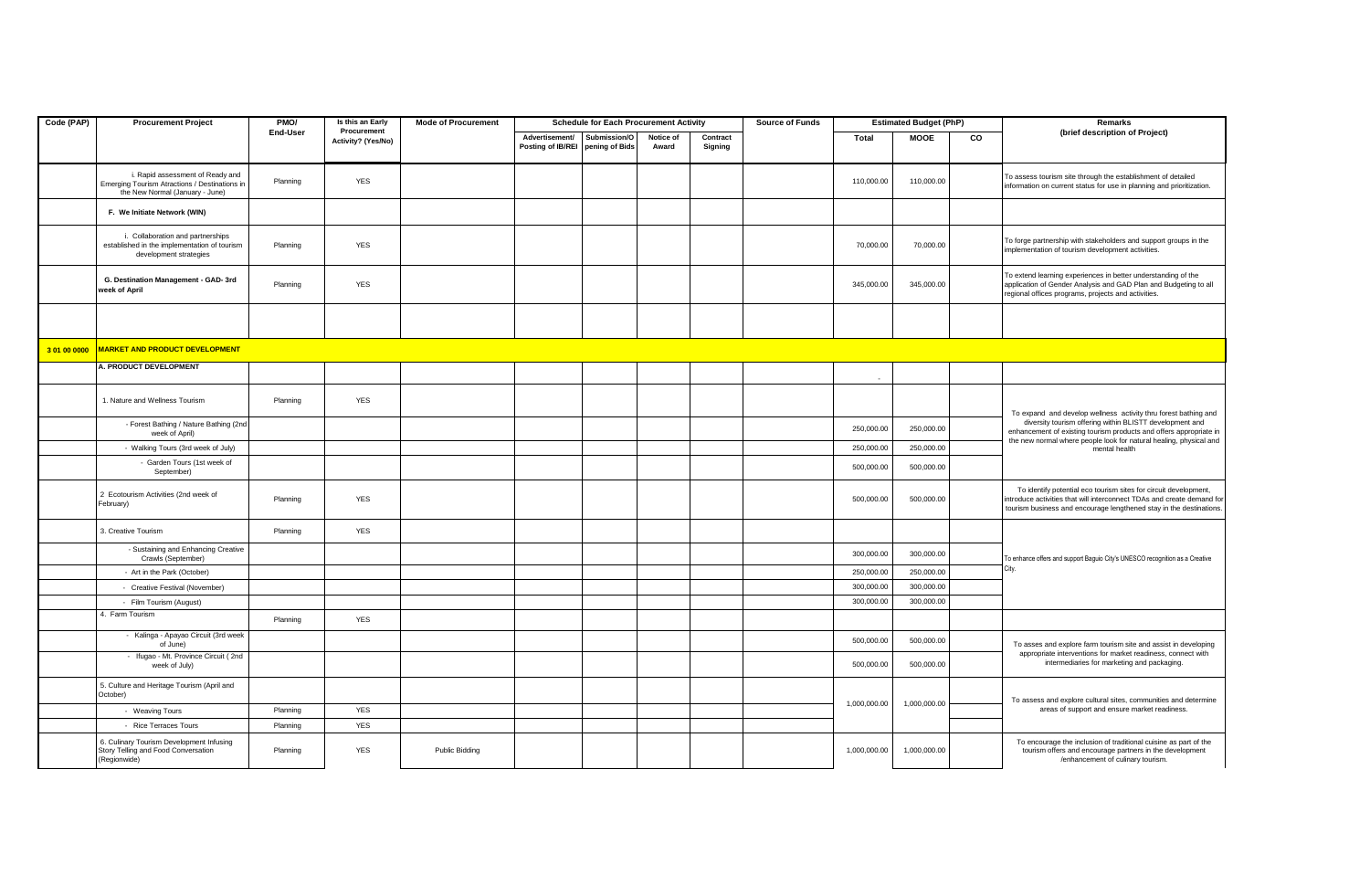| Code (PAP) | <b>Procurement Project</b>                                                                                                            | PMO/     | <b>Schedule for Each Procurement Activity</b><br>Is this an Early<br><b>Mode of Procurement</b> |                         |                                                    |              |                    | <b>Source of Funds</b> |  | <b>Estimated Budget (PhP)</b> |                             | Remarks   |                                                                                                                                                                                                                                    |
|------------|---------------------------------------------------------------------------------------------------------------------------------------|----------|-------------------------------------------------------------------------------------------------|-------------------------|----------------------------------------------------|--------------|--------------------|------------------------|--|-------------------------------|-----------------------------|-----------|------------------------------------------------------------------------------------------------------------------------------------------------------------------------------------------------------------------------------------|
|            |                                                                                                                                       | End-User | Procurement<br>Activity? (Yes/No)                                                               |                         | Advertisement/<br>Posting of IB/REI pening of Bids | Submission/O | Notice of<br>Award | Contract<br>Signing    |  | Total                         | <b>MOOE</b>                 | <b>CO</b> | (brief description of Project)                                                                                                                                                                                                     |
|            | - Mangan Taku (Let's Eat)                                                                                                             |          |                                                                                                 |                         |                                                    |              |                    |                        |  |                               |                             |           |                                                                                                                                                                                                                                    |
|            | <b>B. MARKET DEVELOPMENT</b>                                                                                                          |          |                                                                                                 |                         |                                                    |              |                    |                        |  |                               |                             |           |                                                                                                                                                                                                                                    |
|            | 1. Regional Participation to Domestic and<br><b>International Trade Event and Business</b><br>Mission ( January - December)           | Planning | <b>YES</b>                                                                                      |                         |                                                    |              |                    |                        |  | 1,000,000.00                  | 1,000,000.00                |           | To widen the region's tourism reach and mileage through visibility in<br>tourism marketing venues and promotional platforms; To establish<br>networks of support and sustain the regional positioning as a<br>premiere destination |
|            | 2. Tourism Promotion Tactical Campaign,<br>Production of Brochures and other<br>Collaterals, Video Documentation, Online<br>Marketing | Planning | <b>YES</b>                                                                                      |                         |                                                    |              |                    |                        |  | 1,000,000.00                  | 1,000,000.00                |           | To emply available and effective madium of promotional strategies<br>that will sustain branding as the region's top=most choice destination.                                                                                       |
|            | 3. PR and Publicity                                                                                                                   |          |                                                                                                 |                         |                                                    |              |                    |                        |  |                               |                             |           |                                                                                                                                                                                                                                    |
|            | - Media Relations, Reception, Secretary's<br>visit, Hosting (January - December)                                                      | Planning | YES                                                                                             | Small Value Procurement |                                                    |              |                    |                        |  | 1,392,460.00                  | 1,392,460.00                |           |                                                                                                                                                                                                                                    |
|            | - Purchases/Procurement of Local<br>Merchandise for PR and Promo (January -<br>December)                                              | Planning | <b>YES</b>                                                                                      | Small Value procurement |                                                    |              |                    |                        |  | 1,000,000.00                  | 1,000,000.00                |           |                                                                                                                                                                                                                                    |
|            | - Social Media Activities                                                                                                             | Planning | <b>YES</b>                                                                                      |                         |                                                    |              |                    |                        |  | 500,000.00                    | 500,000.00                  |           | To build a positive image, increase visibility, widen the network of<br>support                                                                                                                                                    |
|            | 4. Job Order Personnel Salary (January -<br>December)                                                                                 |          |                                                                                                 |                         |                                                    |              |                    |                        |  |                               |                             |           |                                                                                                                                                                                                                                    |
|            | - Tourism Operations Assistant (JAP)                                                                                                  |          |                                                                                                 |                         |                                                    |              |                    |                        |  | 238,104.64                    | 238,104.64                  |           |                                                                                                                                                                                                                                    |
|            | - Administrative Assistant III (SMP)                                                                                                  |          |                                                                                                 |                         |                                                    |              |                    |                        |  | 273,356.08                    | 273,356.08                  |           |                                                                                                                                                                                                                                    |
|            | - Tourism Operations Assistant (JAD)                                                                                                  |          |                                                                                                 |                         |                                                    |              |                    |                        |  | 238,104.64                    | 238,104.64                  |           | To increase manpower support in the operations                                                                                                                                                                                     |
|            | - Tourism Operations Assistant (GLG)                                                                                                  |          |                                                                                                 |                         |                                                    |              |                    |                        |  | 238,104.64                    | 238,104.64                  |           |                                                                                                                                                                                                                                    |
|            |                                                                                                                                       |          |                                                                                                 |                         |                                                    |              |                    |                        |  |                               |                             |           |                                                                                                                                                                                                                                    |
|            |                                                                                                                                       |          |                                                                                                 |                         |                                                    |              |                    |                        |  |                               |                             |           |                                                                                                                                                                                                                                    |
|            |                                                                                                                                       |          |                                                                                                 |                         |                                                    |              |                    |                        |  |                               | 19,898,130.00 19,898,130.00 |           |                                                                                                                                                                                                                                    |